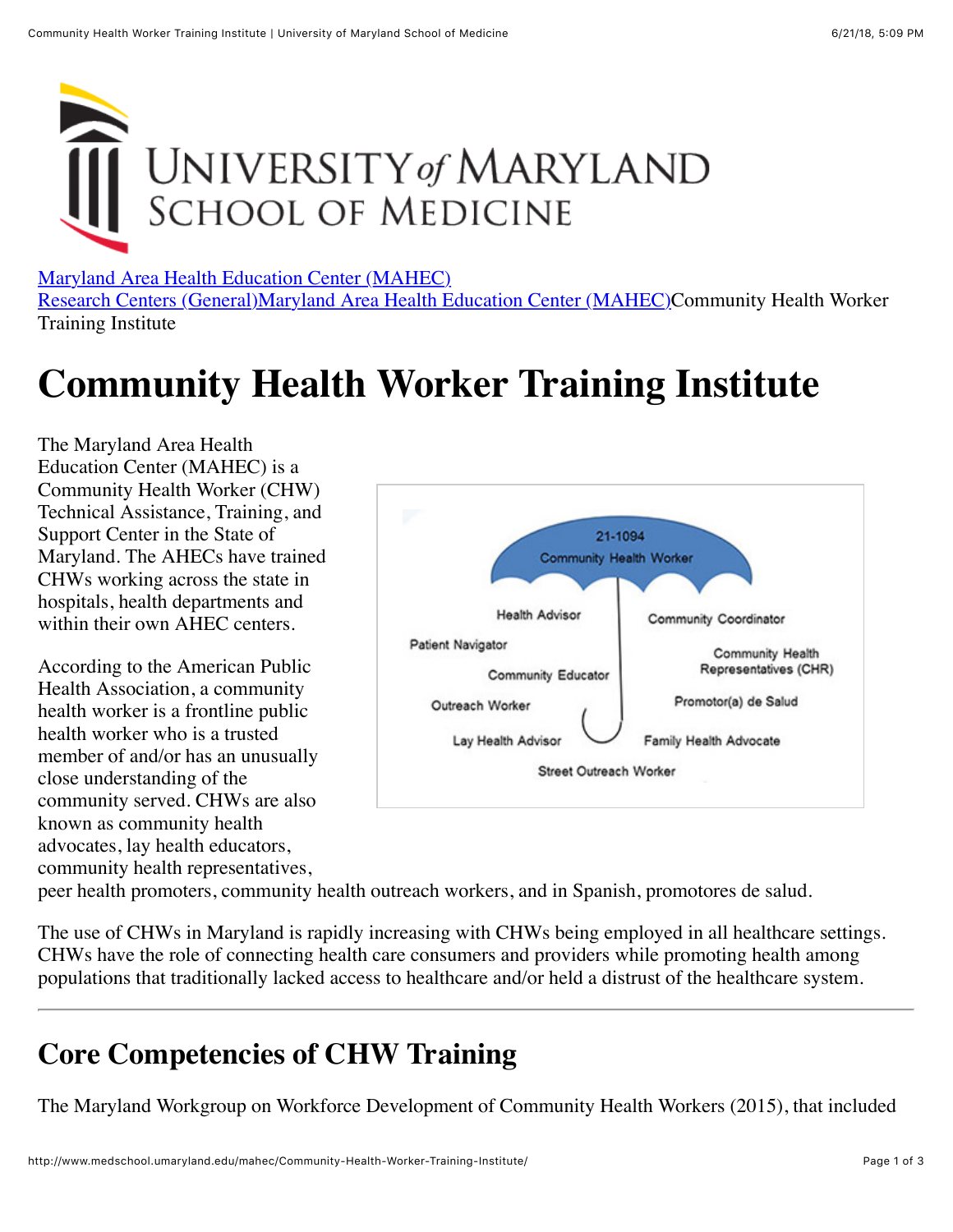representatives appointed from AHECs, agreed upon the following 11 Core Competencies of CHW training:

- 1. Effective oral and written communication skills
- 2. Cultural competency
- 3. Knowledge of local resources and system navigation
- 4. Advocacy and community capacity building skills
- 5. Care coordination skills
- 6. Teaching skills to promote healthy behavior change
- 7. Outreach methods and strategies
- 8. Ability to bridge needs and identify resources
- 9. Understanding of public health concepts and health literacy
- 10. Understanding of ethics and confidentiality issues
- 11. Ability to use and understand health information technology

## **CHW Training Curriculum**

[The Maryland AHEC CHW training curriculum encompasses 160 hours recommended by the Maryland](https://health.maryland.gov/mhhd/Pages/Community-Health-Worker.aspx) Workgroup for Workforce Development for the Training of Tier II (Certified CHW); 120 hours will be didactic classroom training that includes group work, role play, and homework built into the training time.

After didactic training, the CHWs apply learning in 40 hours of an employment based field practicum. The MAHEC curriculum includes skills based on the recommendations of CHWs 11 core competencies (above) from the Maryland Workgroup as well as the competencies identified in the national C3 Project.

### **Why Choose Us?**

- Our curriculum is aligned with the 11 core competencies recommended by the Maryland Workgroup for Workforce Development of Community Health Workers as well as the competencies identified in the national C3 Project.
- Since 2013 our centers have trained over 170 CHWs who are employed in health departments, hospitals, community-based agencies, AHECs and many others.